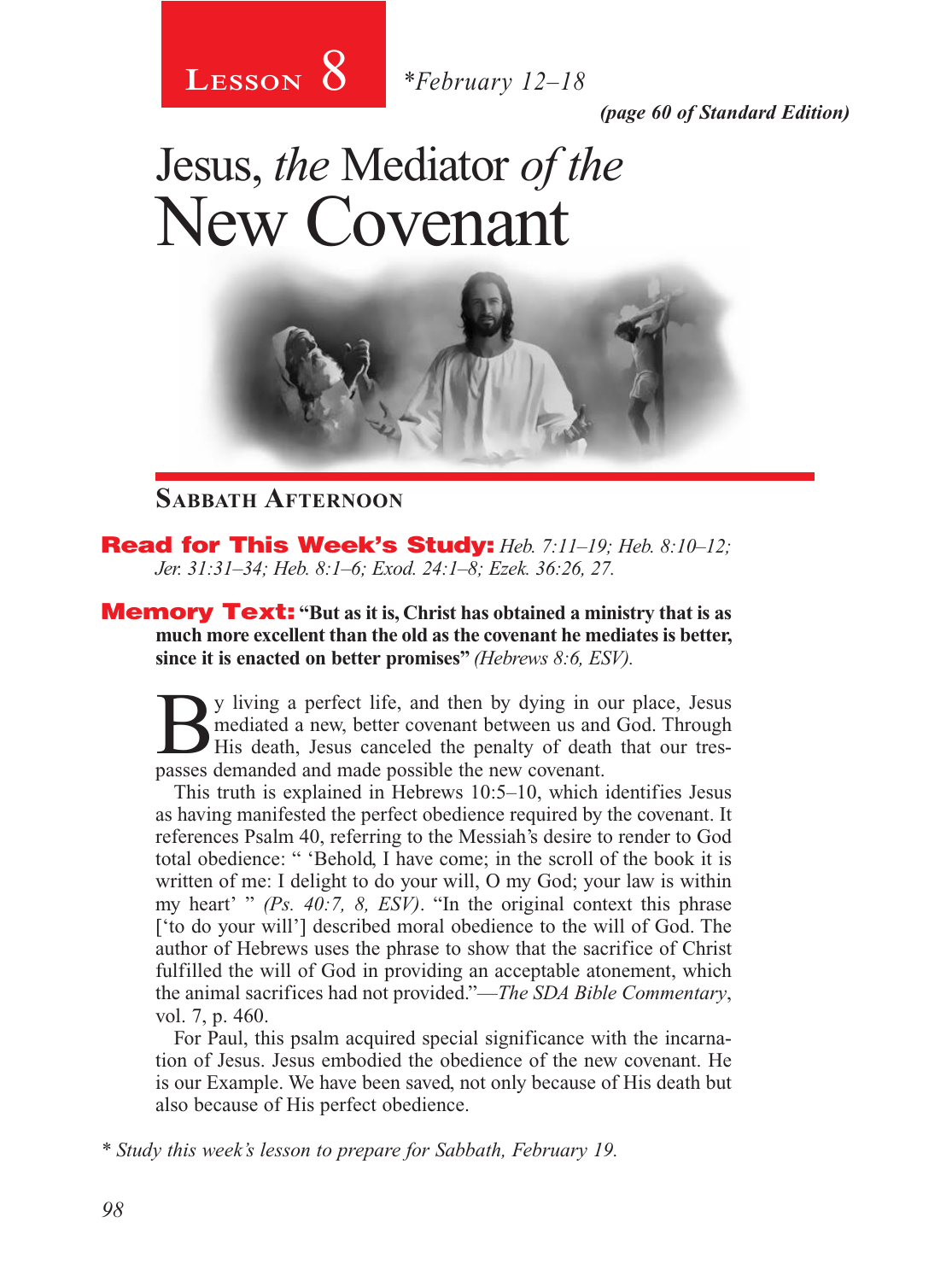*(page 61 of Standard Edition)*

#### **The Need of a New Covenant**

Read **Hebrews 7:11–19. Why was a new covenant needed?**

According to Hebrews, the fact that Jesus was appointed Priest according to the order of Melchizedek implied that a new covenant had been inaugurated. The old covenant had been given on the basis of the Levitical priesthood *(Heb. 7:11, NASB)*. The Levitical priests acted as mediators between God and Israel, and the law excluded anyone else from the priesthood. The author concludes, then, that a change of priesthood implies a change of the law of the priesthood, as well as the change of the covenant *(Heb. 7:12, 18, 19).*

\_\_\_\_\_\_\_\_\_\_\_\_\_\_\_\_\_\_\_\_\_\_\_\_\_\_\_\_\_\_\_\_\_\_\_\_\_\_\_\_\_\_\_\_\_\_\_\_\_\_\_\_

\_\_\_\_\_\_\_\_\_\_\_\_\_\_\_\_\_\_\_\_\_\_\_\_\_\_\_\_\_\_\_\_\_\_\_\_\_\_\_\_\_\_\_\_\_\_\_\_\_\_\_\_

The issue with the old covenant was that it could not provide perfection *(Heb. 7:11)*. Paul is talking about the Levitical priesthood and its ministry (sacrifices, feasts, etc.). The animal sacrifices offered through them could not provide true, total cleansing from sin, or access to God *(Heb. 10:1–4; Heb. 9:13, 14; Heb. 10:19–23)*.

The fact that a new covenant was necessary does not mean that God was unfair with Israel when He gave them the old covenant. The Levitical ministry and the services of the tabernacle were designed to protect them from idolatry and also to point them to Jesus' future ministry. Hebrews stresses that the sacrifices were "a shadow of the good things to come" *(Heb. 10:1, NKJV).*

By pointing them to Jesus, the sacrifices should have helped the people put their hope and faith in " 'the lamb of God who takes away the sin of the world' " *(John 1:29, NKJV; compare with Isaiah 53).* This is the same point that Paul makes when he says that the law was "our tutor to lead us to Christ, so that we may be justified by faith" *(Gal. 3:24, NASB)* or that "Christ is the culmination of the law so that there may be righteousness for everyone who believes" *(Rom. 10:4, NIV).*

In other words, even the Ten Commandments, as good and perfect as they are, cannot provide salvation *(Rom. 3:20–28, Rom. 7:12–14).*  They provide a perfect standard of righteousness, but they do not provide righteousness, any more than looking in a mirror can erase the wrinkles of age. For perfect righteousness, we need Jesus as our Substitute.

**Why can't the law save us? After all, if we keep all the commandments, and keep them well—even flawlessly—why shouldn't that save us?**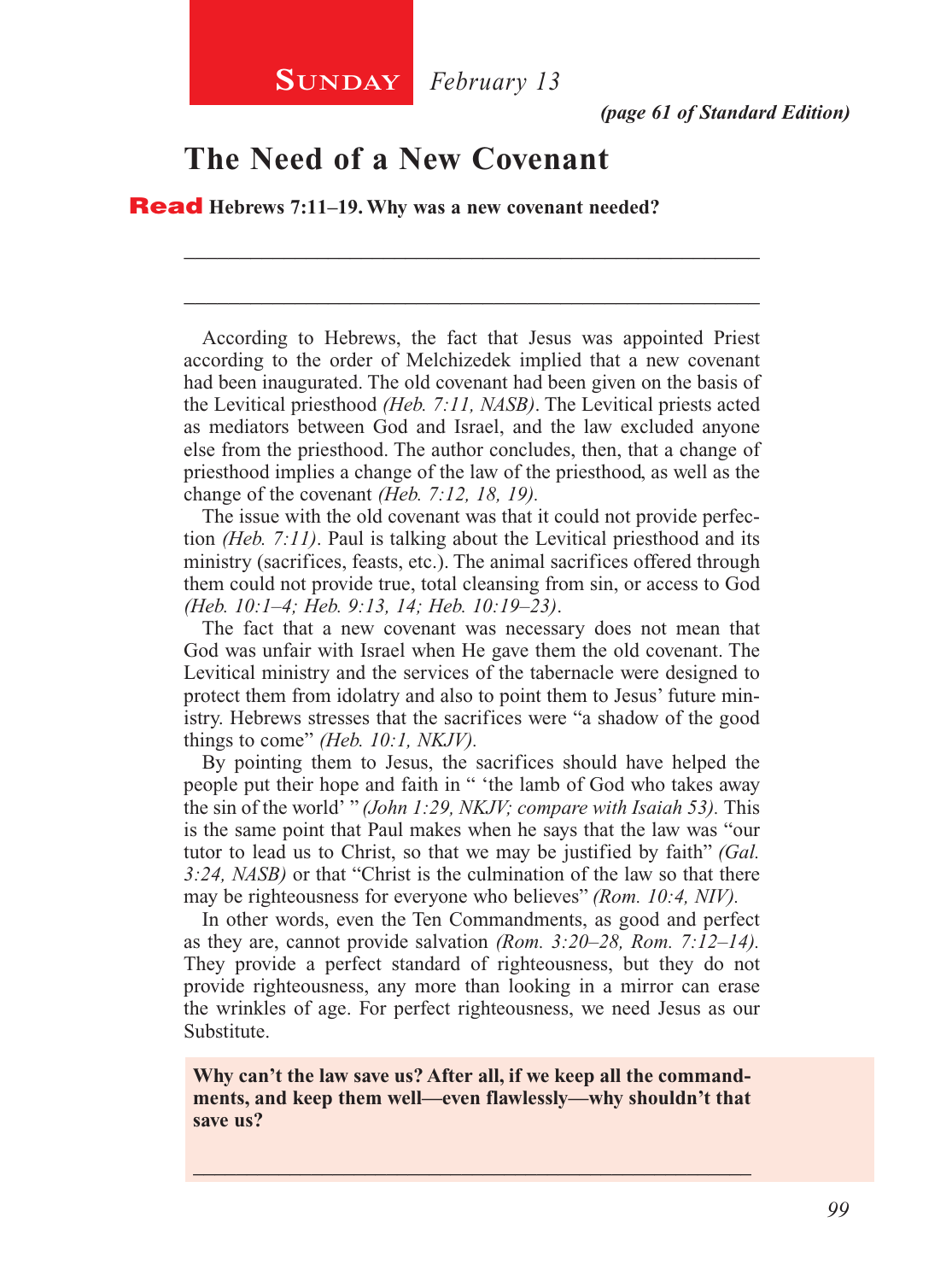**MONDAY** *February* 14

*(page 62 of Standard Edition)*

### **New and Renewed**

Compare **Hebrews 8:10–12 with Deuteronomy 6:4–6, Deuteronomy 30:11–14, and Jeremiah 31:31–34. What does this teach us about the nature of the new covenant?**

The promise of a new covenant in Hebrews refers back to Jeremiah. According to Jeremiah, God's promise of a new covenant was, in fact, a renewal of the covenant that He had first made with Israel through Moses *(Jer. 31:31–34)*. It could be argued, then, that Jeremiah 31 was not strictly speaking of a "new" covenant but of a "renewal" of the original covenant with Israel. In fact, the Hebrew word for new, *hadashah*, can have both the sense of "renew" and "brand new."

\_\_\_\_\_\_\_\_\_\_\_\_\_\_\_\_\_\_\_\_\_\_\_\_\_\_\_\_\_\_\_\_\_\_\_\_\_\_\_\_\_\_\_\_\_\_\_\_\_\_\_\_

\_\_\_\_\_\_\_\_\_\_\_\_\_\_\_\_\_\_\_\_\_\_\_\_\_\_\_\_\_\_\_\_\_\_\_\_\_\_\_\_\_\_\_\_\_\_\_\_\_\_\_\_

The issue with the old covenant was that the people broke it *(Heb. 8:8, 9).* The covenant was not faulty; the people were. If Israel had seen through the symbols to the coming Messiah and put their faith in Him, the covenant would not have been broken. Yet, to be fair, there were many believers throughout Israelite history in whom the purposes of the covenant were fulfilled and who had the law in their hearts *(Ps. 37:31, Ps. 40:8, Ps. 119:11, Isa. 51:7).*

While the new covenant is a renewal of the old covenant, there is a sense in which it is, indeed, new. Jeremiah's promise of a "new covenant" did not simply envision a renewal of the conditions that existed before the exile, which had been broken and renewed several times because the nation had lapsed several times into apostasy. And that's because the people were simply unwilling to keep up their end of the covenant with God *(Jer. 13:23).*

Instead, God promised to do a "new thing" *(Jer. 31:22).* The covenant would not be like the covenant that God had made "with their fathers" *(Jer. 31:32)*. Because of the unfaithfulness of the people, the promises that God made under the Mosaic covenant were never fulfilled. Now, in virtue of the guarantee given by the Son *(Heb. 7:22)*, God would fulfill the purposes of His covenant. God did not change His law or lower His standards; instead, He sent His Son as a guarantee of the covenant promises *(Heb. 7:22, Heb. 6:18–20)*. This is why this covenant does not have curses. It has only blessings because Jesus fulfilled it perfectly, becoming a curse for us *(Gal. 3:13)*.

#### **Read 2 Timothy 2:13. What can we learn from God's faithfulness to His people and to His plans as we consider our relationships with others and our plans?**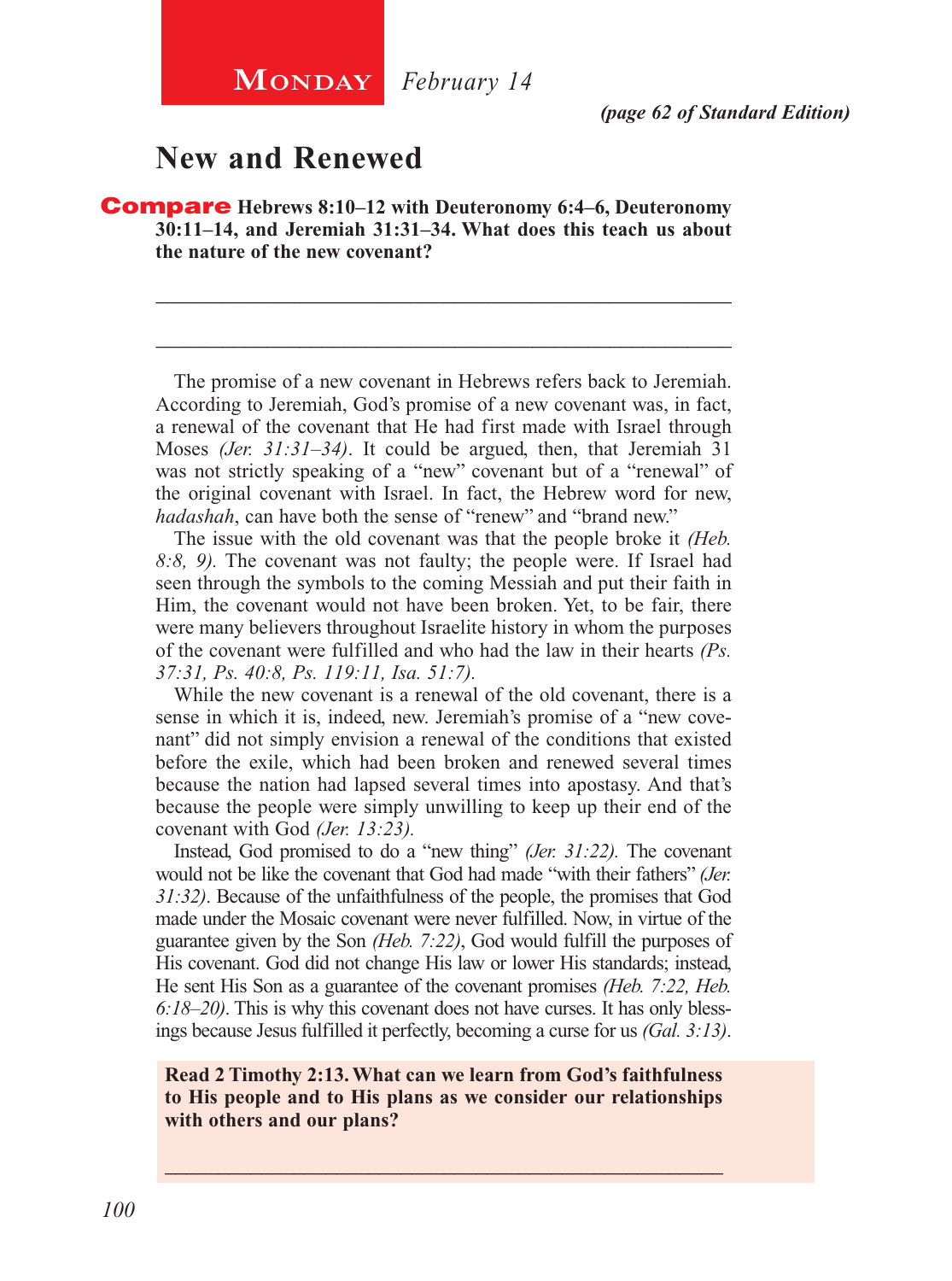#### **The New Covenant Has a Better Mediator**

\_\_\_\_\_\_\_\_\_\_\_\_\_\_\_\_\_\_\_\_\_\_\_\_\_\_\_\_\_\_\_\_\_\_\_\_\_\_\_\_\_\_\_\_\_\_\_\_\_\_\_\_

\_\_\_\_\_\_\_\_\_\_\_\_\_\_\_\_\_\_\_\_\_\_\_\_\_\_\_\_\_\_\_\_\_\_\_\_\_\_\_\_\_\_\_\_\_\_\_\_\_\_\_\_

Read **Hebrews 8:1–6. Why is Jesus a better Mediator of the covenant?**

The Greek term *mesitēs* (mediator) derives from *mesos* ("middle") and denotes the one who walks or stands in the middle. It was a technical term that referred to a person who fulfilled one or more of the following functions: (1) an arbiter between two or more parties, (2) a negotiator or business broker, (3) a witness in the legal sense of the word, or (4) one who stands as a surety and, thus, guarantees the execution of an agreement.

The English term "mediator" is too narrow a translation for *mesitēs* in Hebrews because it focuses only on the first two or three uses of the Greek term. Hebrews, however, emphasizes the fourth function. Jesus is not conceived of as "mediator" in the sense that He settles a dispute between the Father and humans or as a peacemaker who reconciles parties in disaffection or as a witness who certifies the existence of a contract or its satisfaction. Instead, as Hebrews explains, Jesus is the *Guarantor* (or *Surety*) of the new covenant *(Heb. 7:22)*. In Hebrews, the term "mediator" is equivalent to "guarantor." He guarantees that the covenant promises will be fulfilled.

Christ's death makes the institution of the new covenant possible because it satisfies the claims of the first covenant with Israel (and even with the first humans in Eden), which had been broken *(Heb. 9:15–22)*. In this sense, Jesus is the Guarantor who took upon Himself all the legal obligations of the covenant that had been broken. In another sense, Jesus' exaltation in heaven guarantees that God's promises to human beings will be fulfilled *(Heb. 6:19, 20)*. Jesus guarantees the covenant because He has shown that God's promises are true. By resurrecting Jesus and seating Him at His right hand, the Father has shown that He will resurrect us and also bring us to Him.

Jesus is a greater Mediator than Moses because He ministers in the heavenly sanctuary and has offered Himself as a perfect sacrifice for us *(Heb. 8:1–5, Heb. 10:5–10)*. Moses' face reflected the glory of God *(Exod. 34:29–35)*, but Jesus *is* the glory of God *(Heb. 1:3, John 1:14).*  Moses spoke with God face to face *(Exod. 33:11)*, but Jesus *is* God's Word personified *(Heb. 4:12, 13; John 1:1–3, 14).*

**Yes, Christ has satisfied the demands of the covenant for obedience. In this light, what is the role of obedience in our life, and why is it still so important?**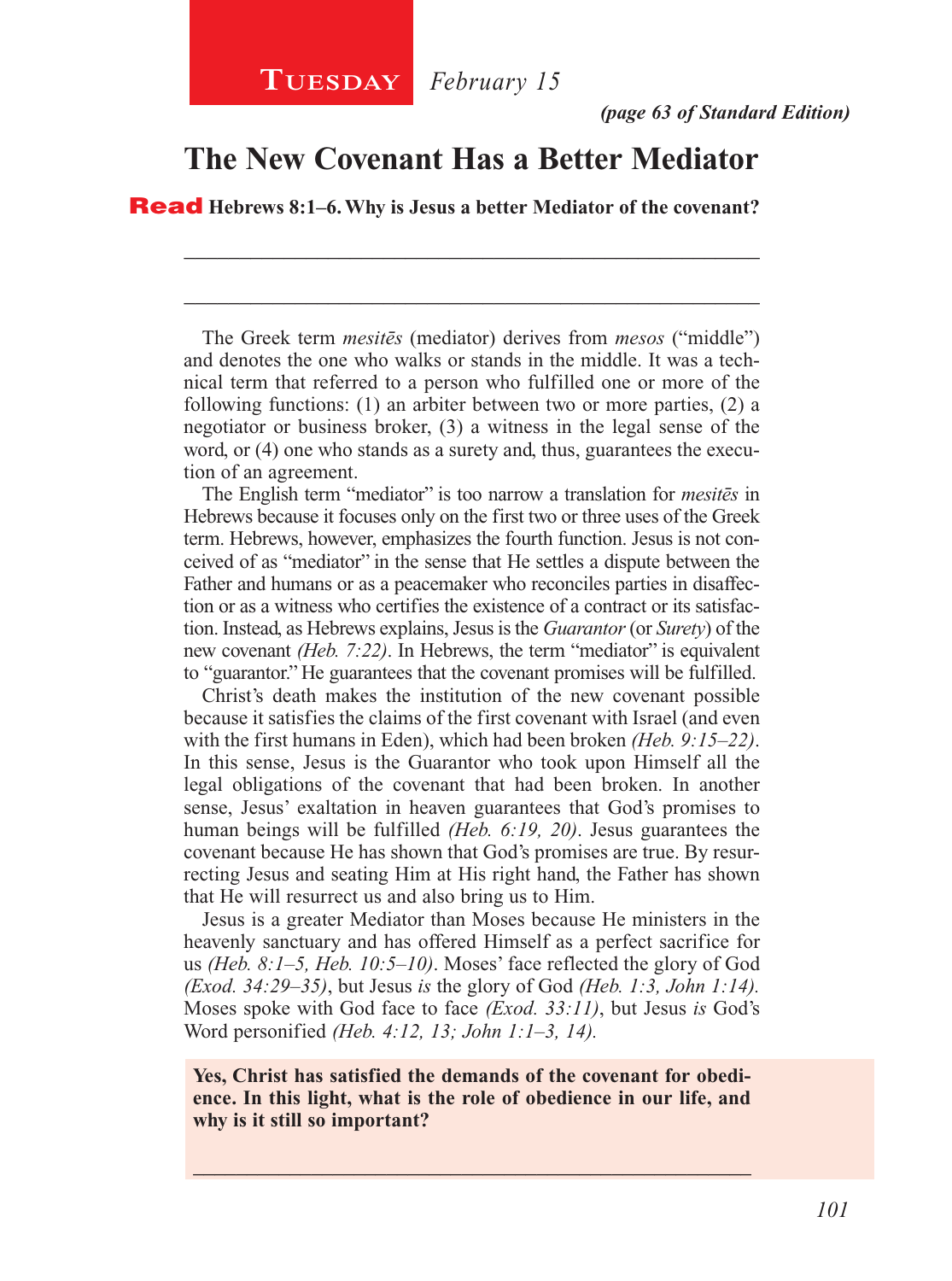**WEDNESDAY** February 16

#### **The New Covenant Has Better Promises**

We may be tempted to think that the new covenant has "better promises" in the sense that it has greater rewards than the old covenant had (a heavenly homeland, eternal life, etc.). The truth is that God offered the same rewards to Old Testament believers as He has offered us *(read Heb. 11:10, 13–16)*. In Hebrews 8:6, the "better promises" refer to *different* kinds of promises.

The covenant between God and Israel was a formal exchange of promises between God and Israel. God took the initiative and delivered Israel from Egypt and promised to lead them into the Promised Land.

\_\_\_\_\_\_\_\_\_\_\_\_\_\_\_\_\_\_\_\_\_\_\_\_\_\_\_\_\_\_\_\_\_\_\_\_\_\_\_\_\_\_\_\_\_\_\_\_\_\_\_\_

\_\_\_\_\_\_\_\_\_\_\_\_\_\_\_\_\_\_\_\_\_\_\_\_\_\_\_\_\_\_\_\_\_\_\_\_\_\_\_\_\_\_\_\_\_\_\_\_\_\_\_\_

\_\_\_\_\_\_\_\_\_\_\_\_\_\_\_\_\_\_\_\_\_\_\_\_\_\_\_\_\_\_\_\_\_\_\_\_\_\_\_\_\_\_\_\_\_\_\_\_\_\_\_\_

#### **Compare** Exodus 24:1–8 and Hebrews 10:5–10. What are the simi**larities and differences between these two promises?**

The covenant between God and Israel was ratified with blood. This blood was sprinkled both over and beneath the altar. The people of Israel promised to obey all that the Lord had spoken.

"The condition of eternal life is now just what it always has been,—just what it was in Paradise before the fall of our first parents,—perfect obedience to the law of God, perfect righteousness. If eternal life were granted on any condition short of this, then the happiness of the whole universe would be imperiled. The way would be open for sin, with all its train of woe and misery, to be immortalized."—Ellen G. White, *Steps to Christ*, p. 62.

God satisfies the absolute demands of the new covenant for us because He gave His own Son to come and live a perfect life so that the promises of the covenant might be fulfilled in Him, and then offered to us, by faith in Jesus. Jesus' obedience guarantees the covenant promises *(Heb. 7:22)*. It first requires that God give Him the blessings of the covenant, which are then given to us. Indeed, those who are "in Christ" will enjoy those promises with Him. Second, God gives us His Holy Spirit to empower us to fulfill His law.

**Christ has satisfied the demands of the covenant; therefore, the fulfillment of God's promises to us is not in doubt. How does this help you understand the meaning of 2 Corinthians 1:20–22? What wonderful hope is found here for us?**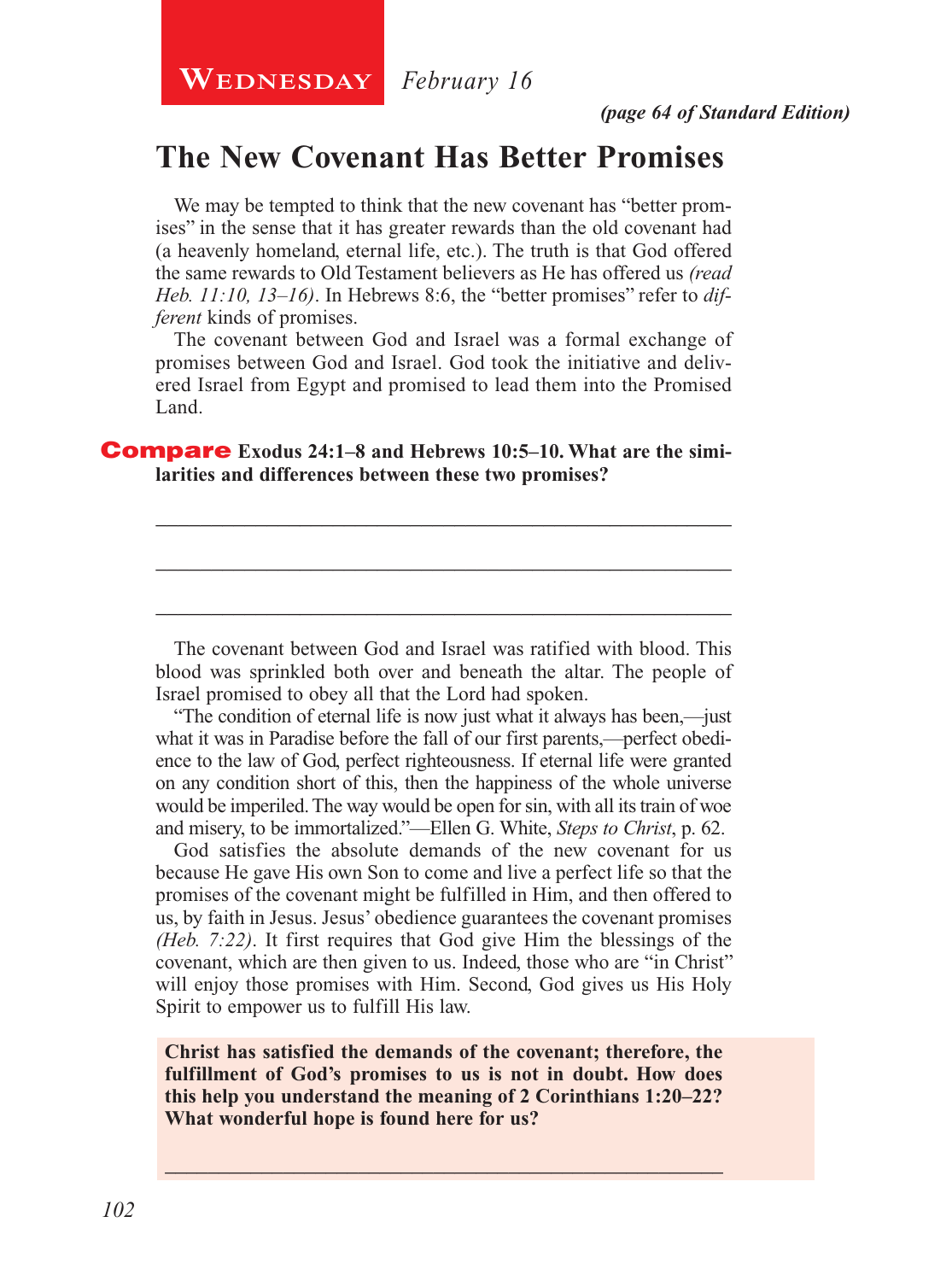*(page 65 of Standard Edition)*

#### **The New Covenant Has Solved the Problem of the Heart**

Compare **the new covenant promises of Jeremiah 31:33 and Ezekiel 36:26, 27. How are they related?**

The first covenant document was written by God on tablets of stone and was deposited in the ark of the covenant as an important witness of God's covenant with His people *(Exod. 31:18, Deut. 10:1–4)*. Documents written in stone, however, could be broken; and scrolls, as Jeremiah had experienced, could be cut up and burned *(Jer. 36:23)*.

\_\_\_\_\_\_\_\_\_\_\_\_\_\_\_\_\_\_\_\_\_\_\_\_\_\_\_\_\_\_\_\_\_\_\_\_\_\_\_\_\_\_\_\_\_\_\_\_\_\_\_\_

\_\_\_\_\_\_\_\_\_\_\_\_\_\_\_\_\_\_\_\_\_\_\_\_\_\_\_\_\_\_\_\_\_\_\_\_\_\_\_\_\_\_\_\_\_\_\_\_\_\_\_\_

But in the new covenant God now will write His law in the hearts of the people. The heart refers to the mind, the organ of memory and understanding *(Jer. 3:15, Deut. 29:4)*, and especially to the place where conscious decisions are made *(Jer. 3:10, Jer. 29:13).*

This promise did not simply secure access to and knowledge of the law for everyone. It also, and more important, was to bring about a change in the heart of the nation. The problem of Israel was that their sin was engraved "with a pen of iron . . . with a point of diamond . . . on the tablet of their heart" *(Jer. 17:1, NKJV)*. They had a stubborn heart *(Jer. 13:10, Jer. 23:17)*; therefore, it was impossible for them to do the right thing *(Jer. 13:23)*.

Jeremiah did not announce a change of the law, because the problem of Israel was not the law but the heart. God wanted Israel's faithfulness to be a grateful response to what He had done for them; thus, He gave the Ten Commandments to them with a historical prologue, expressing His love and care for them *(Exod. 20:1, 2)*. God wanted Israel to obey His laws as an acknowledgment that He wanted the best for them, a truth revealed in their great deliverance from Egypt. Their obedience was to be an expression of gratitude, a manifestation of the reality of their relationship.

The same is true today for us. Jesus' love and care in dying for us is the prologue of the new covenant *(Luke 22:20).* True obedience comes from the heart as an expression of love *(Matt. 22:34–40)*. This love is the distinguishing mark of the presence of the Holy Spirit in the life of the believer. God pours His love on us through His Spirit *(Rom. 5:5)*, the reception of whom is expressed by love *(Gal. 5:22)*.

**If ancient Israel was to love God, even without the understanding of Christ's death, why shouldn't we love God even more than they did? How does obedience make manifest the reality of that love?**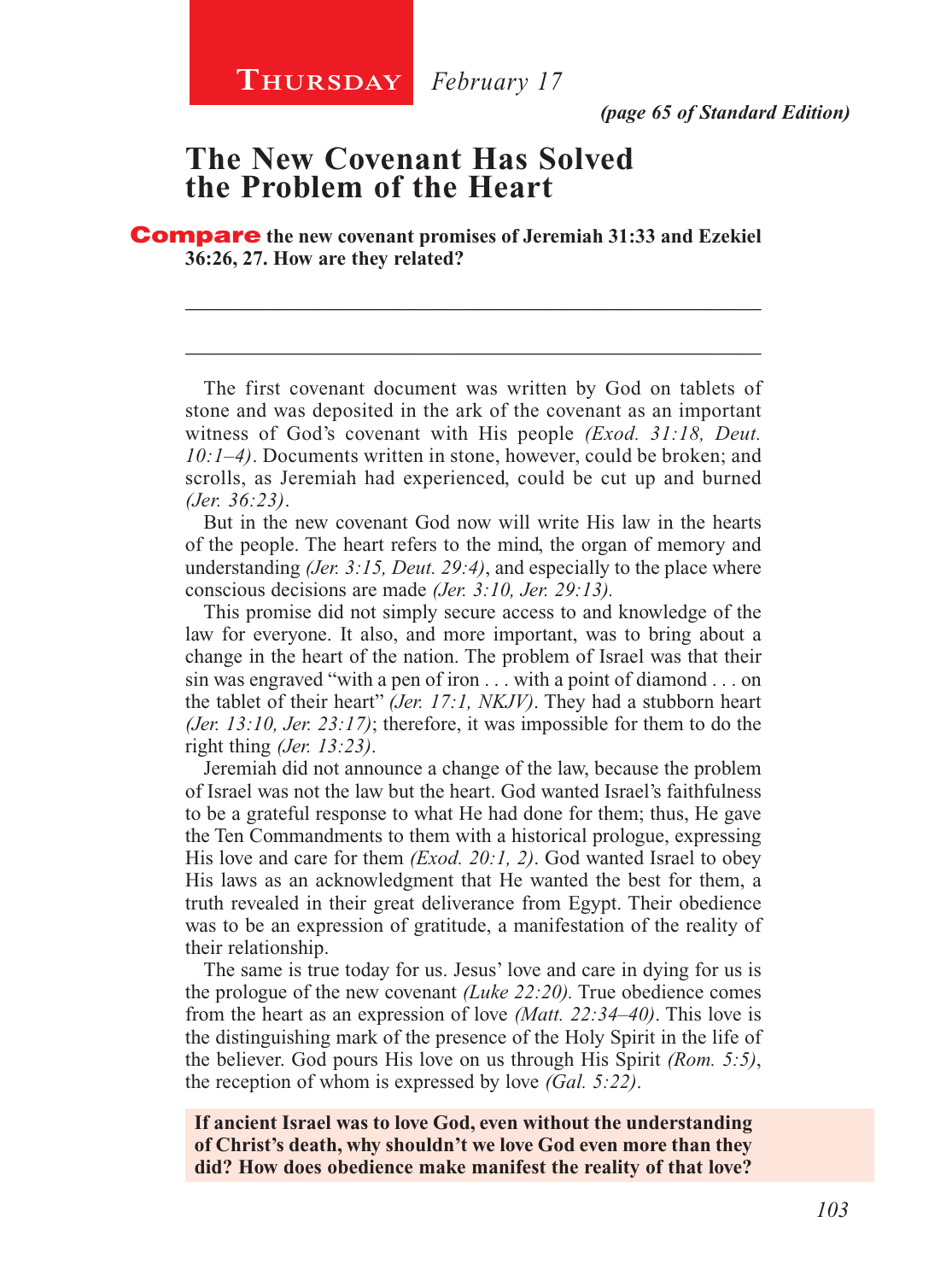## **FRIDAY February** 18

*(page 66 of Standard Edition)*

**Further Thought:** "If our hearts are renewed in the likeness of God, if the divine love is implanted in the soul, will not the law of God be carried out in the life? When the principle of love is implanted in the heart, when man is renewed after the image of Him that created him, the new-covenant promise is fulfilled, 'I will put My laws into their hearts, and in their minds will I write them.' Hebrews 10:16. And if the law is written in the heart, will it not shape the life? Obedience—the service and allegiance of love—is the true sign of discipleship. Thus the Scripture says, 'This is the love of God, that we keep His commandments.' 'He that saith, I know Him, and keepeth not His commandments, is a liar, and the truth is not in him.' 1 John 5:3; 2:4. Instead of releasing man from obedience, it is faith, and faith only, that makes us partakers of the grace of Christ, which enables us to render obedience. . . .

"The closer you come to Jesus, the more faulty you will appear in your own eyes; for your vision will be clearer, and your imperfections will be seen in broad and distinct contrast to His perfect nature. This is evidence that Satan's delusions have lost their power; that the vivifying influence of the Spirit of God is arousing you.

"No deep-seated love for Jesus can dwell in the heart that does not realize its own sinfulness. The soul that is transformed by the grace of Christ will admire His divine character; but if we do not see our own moral deformity, it is unmistakable evidence that we have not had a view of the beauty and excellence of Christ."—Ellen G. White, *Steps to Christ*, pp. 60, 64, 65.

#### Discussion Questions:

 **Think about the statements of Ellen G. White above. What does the fact that the closer we come to Christ the more sinful we will appear in our own eyes tell us about how we must not let the realization of our own defects cause us to give up faith in despair?**

**2** Dwell more on the idea that the law is being written in our **hearts. What does that mean for the spiritual life of a Christian? How could understanding and experiencing this truth help us avoid the kind of "obedience" that is really only legalism, obedience that has been called "dead works"** *(Heb. 9:14)***?**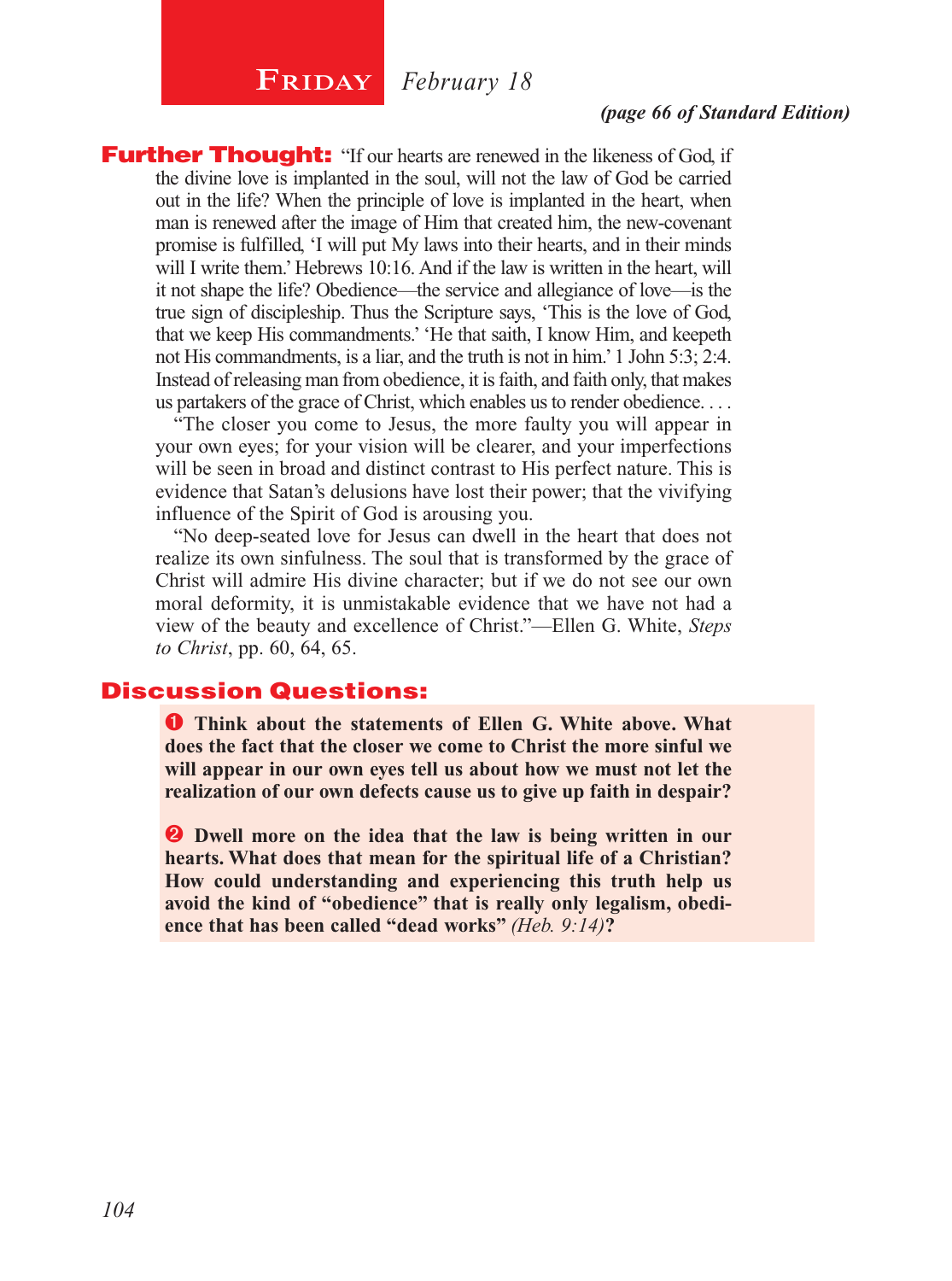# INSIDES*tory*

# Sabbath or Scholarship?

By ANDREW MCCHESNEY

It was an offer the Seventh-day Adventist girl could not refuse: a full scholarship to study at a private non-Christian school.

Malevelev grew up in an Adventist home and had been taught to remember God in all her decisions. She planned to enter Taiwan Adventist Academy when she finished sixth grade. Then recruiters from a private school showed up in her village and offered her a full scholarship.

Tuition was high at Taiwan Adventist Academy, and it would be difficult for her parents to afford it. They asked the girl to go to the private school.

During summer vacation, Malevelev visited the school and saw she would be required to attend classes on Sabbath. She wouldn't be able to go to church to worship God. A conflict erupted within her: Should she accept the scholarship or keep the Sabbath? She knew she should choose the Sabbath.

At the end of the summer, Malevelev's parents insisted she go to the private school. The girl felt dreadfully discouraged, and she prayed fervently.

"God, help me," she prayed. "Show me what to do."

Taking courage, she spoke kindly but firmly to her parents. "I want to go to Taiwan Adventist Academy," she said. "I will not go to classes on Sabbath because I want to go to church."

She explained her desire to remain faithful to God by keeping all ten commandments, including the fourth, "Remember the Sabbath day, to keep it holy" *(Exodus 20:8, NKJV).*

"I don't want to betray the truth taught by my grandfather," she said.

Seeing the girl's determination, her parents allowed her to study at the Adventist academy. Malevelev has studied for five years at the school and is in the 11th grade. "I have wonderful teachers and classmates, and we are like a big family," she said. "I have made many Christian friends. We have morning and evening worship together, we pray together, and we study together. I cherish every moment at the school."

Malevelev is hopeful for the future. "I know God will lead me and fulfill His wonderful plan for me," she said. "When you need to make an important



decision, believe in God and choose according to His will and pleasure. I encourage myself with [Ecclesiastes 12:1] all the time. Now I am sharing my secret with you, and may God bless you."

*This mission story illustrates the following components of the Seventh-day Adventist Church's "I Will Go" strategic plan: Spiritual Growth Objective Number 7, "To help youth and young adults place God first and exemplify a biblical worldview." Learn more about the strategic plan at IWillGo2020.org.*

**Provided by the General Conference Office of Adventist Mission, which uses Sabbath School mission offerings to spread the gospel worldwide. Read new stories daily at AdventistMission.org.**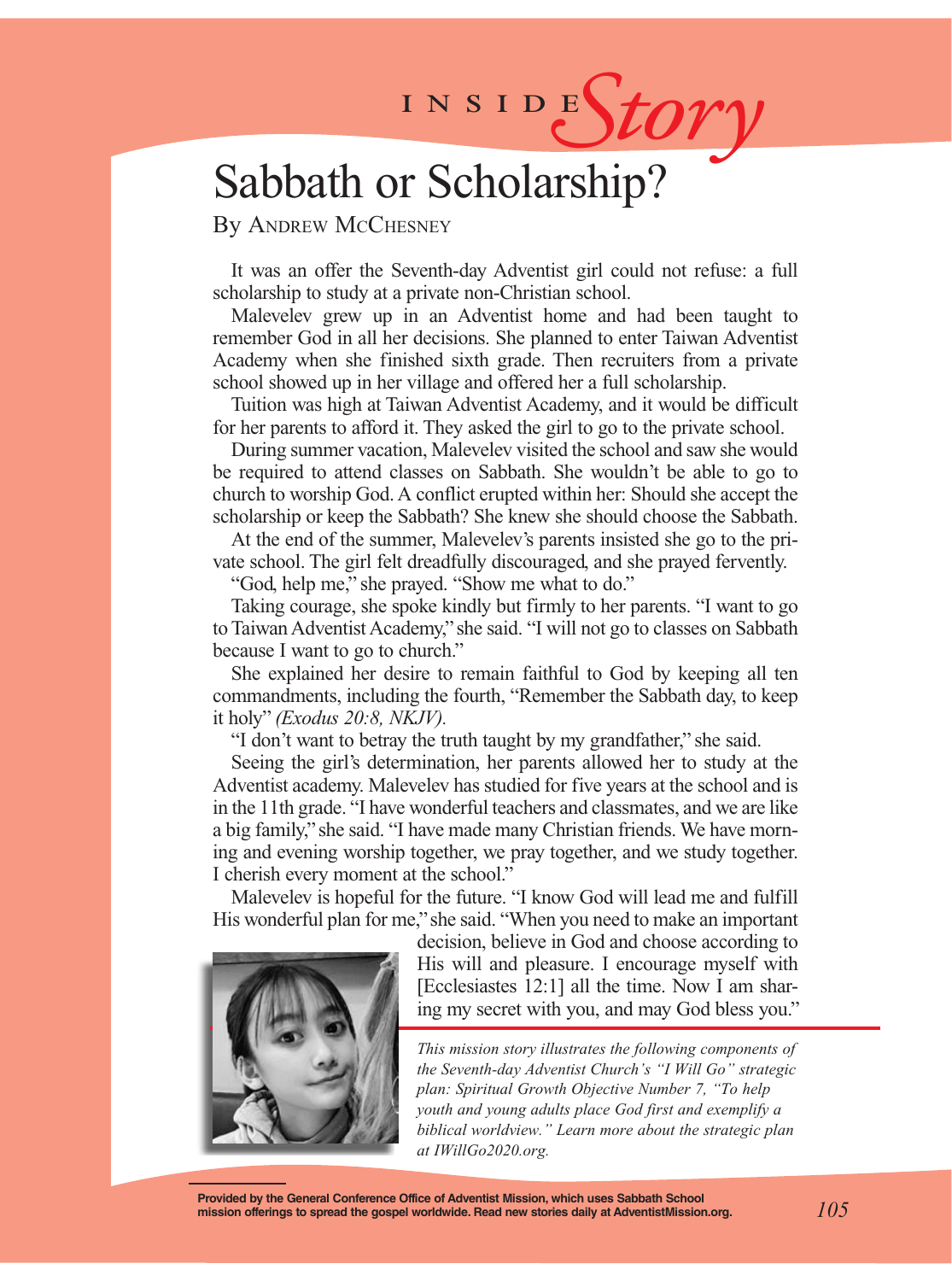## *Part I: Overview*

Key Texts: *Heb. 7:11–19; Heb. 8:10–12; Jer. 31:31–34; Heb. 8:1–6; Exod. 24:1–8; Ezek. 36:26, 27.*

**Lesson Themes:** The old covenant was given on the basis of the Levitical priesthood. As part of this agreement, the Levites alone acted as mediators between God and the Israelites. The book of Hebrews, however, talks about how Jesus has been appointed High Priest, according to the order of Melchizedek. Furthermore, Paul recalls the fact that Jesus is not from the tribe of Levi *(Heb. 7:14).* Rather, He is from the tribe of Judah. Thus, according to the laws of the Levitical priesthood, He was not eligible to serve as a priest. Yet, He was appointed High Priest by God Himself: " 'You are a priest forever' " *(Heb. 7:21, NRSV).* 

One might legitimately inquire how someone from the tribe of Judah could become priest, given the Levitical restrictions. Only Levites were supposed to serve at the temple. Logically, a change would need to take place first. Paul makes the point that such a change in the priesthood would necessitate a corresponding change in the laws of the priesthood *(Heb. 7:12).* The change in the laws of the priesthood, in turn, would lead to a change of the covenant. The first covenant was with the Levites and the second with Christ. Why the complete change? The lesson makes the point clear that the old covenant could not cleanse the conscience from sins *(Heb. 10:4; Heb. 9:14)*, which cleansing is the righteousness of Christ given to us. Those animal sacrifices pointed forward to Christ, the true " 'Lamb of God who takes away the sin of the world!' " *(John 1:29, NRSV).* With this new covenant also comes not just an Arbiter, a Negotiator, or a Witness, but a Guarantor who assures that the covenant promises will be fulfilled. Further, in this new covenant, the laws will be internalized within people as God writes "them on their hearts" *(Heb. 8:10, NRSV)*.

#### *Part II: Commentary*

**The Superiority of Melchizedek:** Several times in Hebrews (*Heb. 5:6, 10; Heb. 6:20),* Christ is portrayed as a priest according to the order of Melchizedek. In Hebrews 7, Paul dedicates some time to this priestly Melchizedek for the purpose of tracing the nature of Christ's priesthood. At the same time, he establishes that Christ's priesthood is superior to the Levitical priesthood.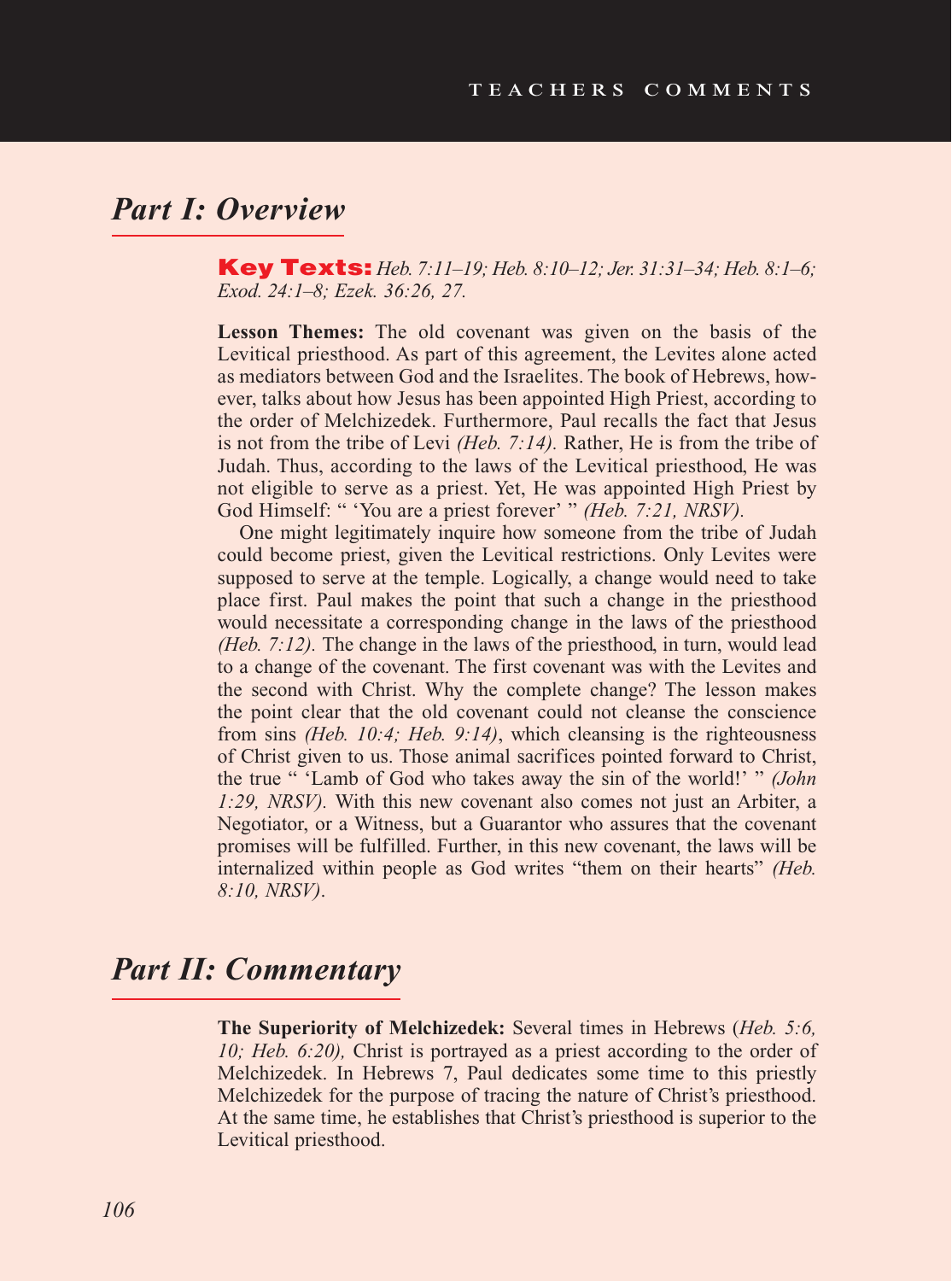There are only two references in the Old Testament to Melchizedek: Genesis 14:18 and Psalm 110:4. Hebrews summarizes the Genesis account and establishes that Melchizedek is a priest *(Heb. 7:1)*, that he is similar to Christ *(Heb. 7:3)*, and that he is superior to Abraham *(Heb. 7:4)*. The Genesis narrative describes the first war recorded in the Bible, showcasing Abraham as he pursues the four invading kings who took his nephew Lot captive. After liberating the captives, Abraham returns home. On the way, Melchizedek, the king-priest of Salem (Jerusalem), meets Abraham with bread and wine, a detail that is missing in the account of Hebrews. The former blesses the latter, and the latter returns tithes to the former *(Heb. 7:1, 2)*. What then makes Melchizedek superior to the Levitical priesthood? Three things, as we shall see.

First, Melchizedek is "without father, without mother, without genealogy, having neither beginning of days nor end of life" *(Heb. 7:3, NRSV)*. In the Graeco-Roman world, to be without a father meant to be an illegitimate child. To be without a mother meant that the child was from a woman of low social status. In the Jewish world, however, to be without genealogy meant that the person could not qualify for the Levitical priesthood. Was Melchizedek a divine figure, as some people have concluded? No; he appears suddenly on the scene, in Genesis 14, and disappears just as quickly again—but without any mention of his family background. Because the Genesis record does not tell of his father, mother, or genealogy, Paul employs Melchizedek as a perfect example for the eternal nature of Christ. This is supported by the statement "having neither beginning of days nor end of life, but resembling the Son of God, he remains a priest forever" *(Heb. 7:3, NRSV)*.

Furthermore, the Levites are again compared with Melchizedek, in Hebrews 7:8. "In the one case" mortal Levites are taking tithes from their fellow Israelites, but "in the other," meaning in the case of Melchizedek, tithes are received by "one of whom it is testified that he lives" *(Heb. 7:8, NRSV)*. Here, the mortality of the Levites is contrasted with the absence of a recorded death of Melchizedek in Genesis 14.

Did Melchizedek never die? No, but because his death is not recorded in Scripture, Paul sees in him a perfect example for Christ's eternity. Such absence was a principle used by ancient writers. The silence of Scripture on a given point is taken as evidence that something did not exist. Melchizedek enters the narrative without ancestry and exits without an account of his death, which points typologically to the One who is eternal. Because Melchizedek points to eternity and the Levites were finite, Melchizedek is superior to them.

Second, Melchizedek is superior to the Levites because he blessed Abraham, the patriarch, who is described as the one who received the promise *(Heb. 6:13, Heb. 7:6)*. Thus, "it is beyond dispute that the inferior [Abraham] is blessed by the superior [Melchizedek]" *(Heb. 7:7, NRSV)*. Not only is Melchizedek superior to the Levites because of his continuous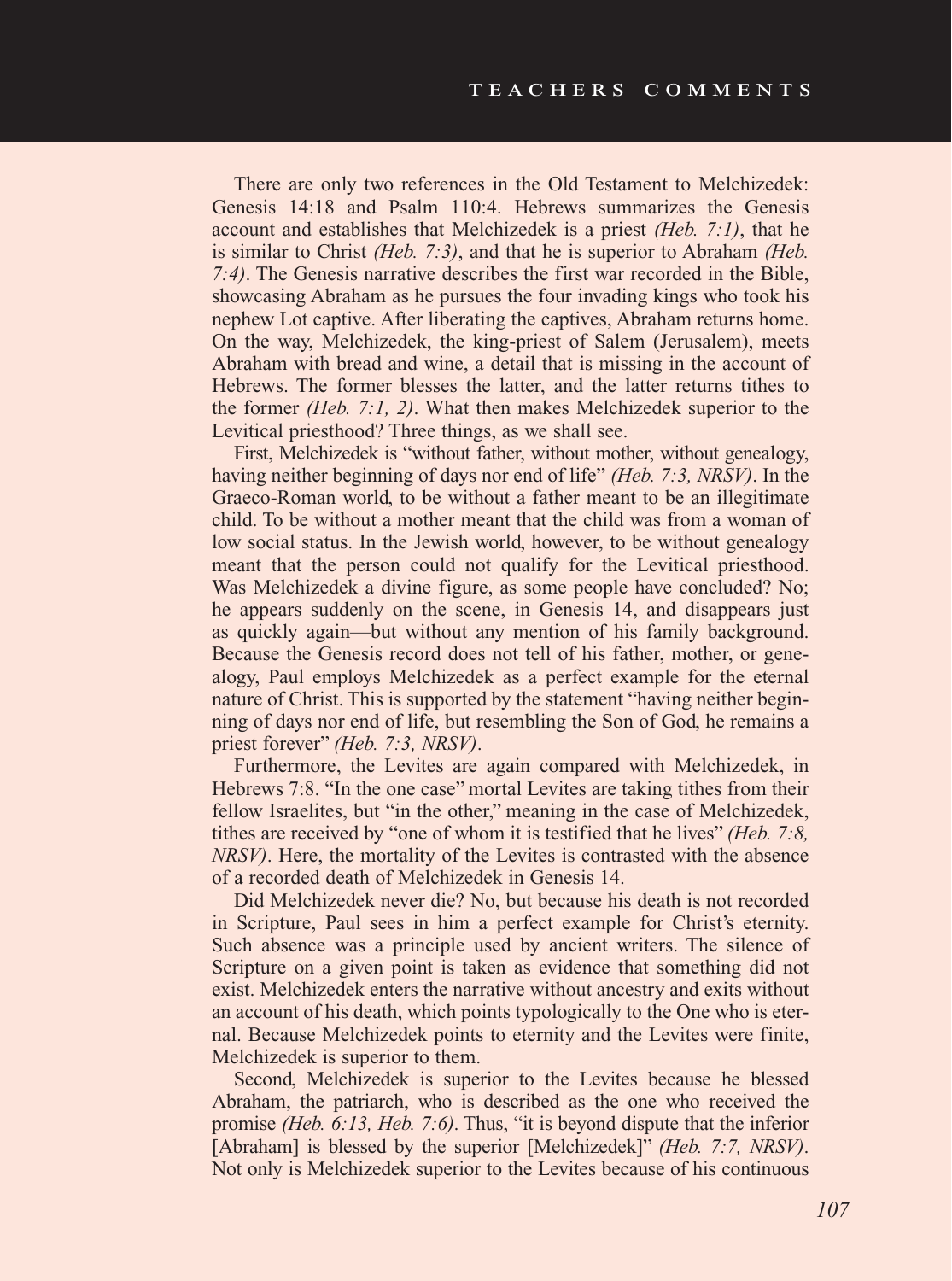priesthood—but he also is superior because he blessed Abraham.

Third, Melchizedek is superior to the Levites because "even Abraham the patriarch gave him a tenth of the spoils" *(Heb. 7:4, NRSV)*. The greatgrandson Levi and his descendants basically returned tithes through Abraham to this non-Levitical priest of God, Melchizedek *(Heb. 7:9, 10)*. A lack of Levitical genealogy does not prevent Melchizedek from receiving tithes from Abraham. In the same way, a lack of Levitical genealogy cannot prevent Jesus from serving as Priest. The Levites were commanded by the law to receive tithes from their fellow Israelites and, in turn, to return tithes from the tithes received *(Num. 18:21–26)*. This tradition is something Paul recounts *(Heb. 7:5)*. The logic of his argument is obvious. Melchizedek is greater than Abraham; consequently, he must be greater than Levi. By extension, the priesthood of Melchizedek is greater than that of the Levitical priesthood. If that is true, Christ's priesthood is superior to that of any human priests in the earthly tabernacle or temple. Hence, He is called a Priest "forever, according to the order of Melchizedek" *(Heb. 7:17, NRSV)*.

In summary, Melchizedek is superior to the Levites because of his continuous priesthood. He blessed Abraham, the ancestor of the Levites, and the Levites returned tithes to Melchizedek through Abraham.

**The Superiority of Christ's Priesthood:** Based on what was just said, Christ's priesthood is superior to the Levitical priesthood for several reasons.

First, Christ became a priest by "the power of an indestructible life" and by God's appointment, as witnessed to by Psalm 110:4; it was not through physical descent based on Aaronic legal requirements *(Heb. 7:16, 17, NRSV; see Exodus 29)*. Christ's priesthood is intimately connected to who He is. Yes, Christ died, but He was resurrected *(Heb. 13:20)*. He was "exalted above the heavens" *(Heb. 7:26, NRSV)* and is now seated "at the right hand of the throne of the Majesty in the heavens" *(Heb. 8:1, NRSV)*, where He "is able for all time to save those who approach God through him" *(Heb. 7:25, NRSV)*.

Moreover, the Levitical priests were appointed on a hereditary basis. None enjoyed the priesthood in perpetuity, "because they were prevented by death from continuing in office" *(Heb. 7:23, NRSV)*. By contrast, Christ "holds his priesthood permanently, because he continues forever" *(Heb. 7:24, NRSV)* and "he always lives to make intercession for them" *(Heb. 7:25, NRSV)*. Christ is described by Hebrews as Someone who "continues forever," "is able for all time to save," and "always lives" *(Heb. 7:24, 25, NRSV)*. Simply put, Christ is superior to the Levitical priesthood because He has immortality in comparison to their transience.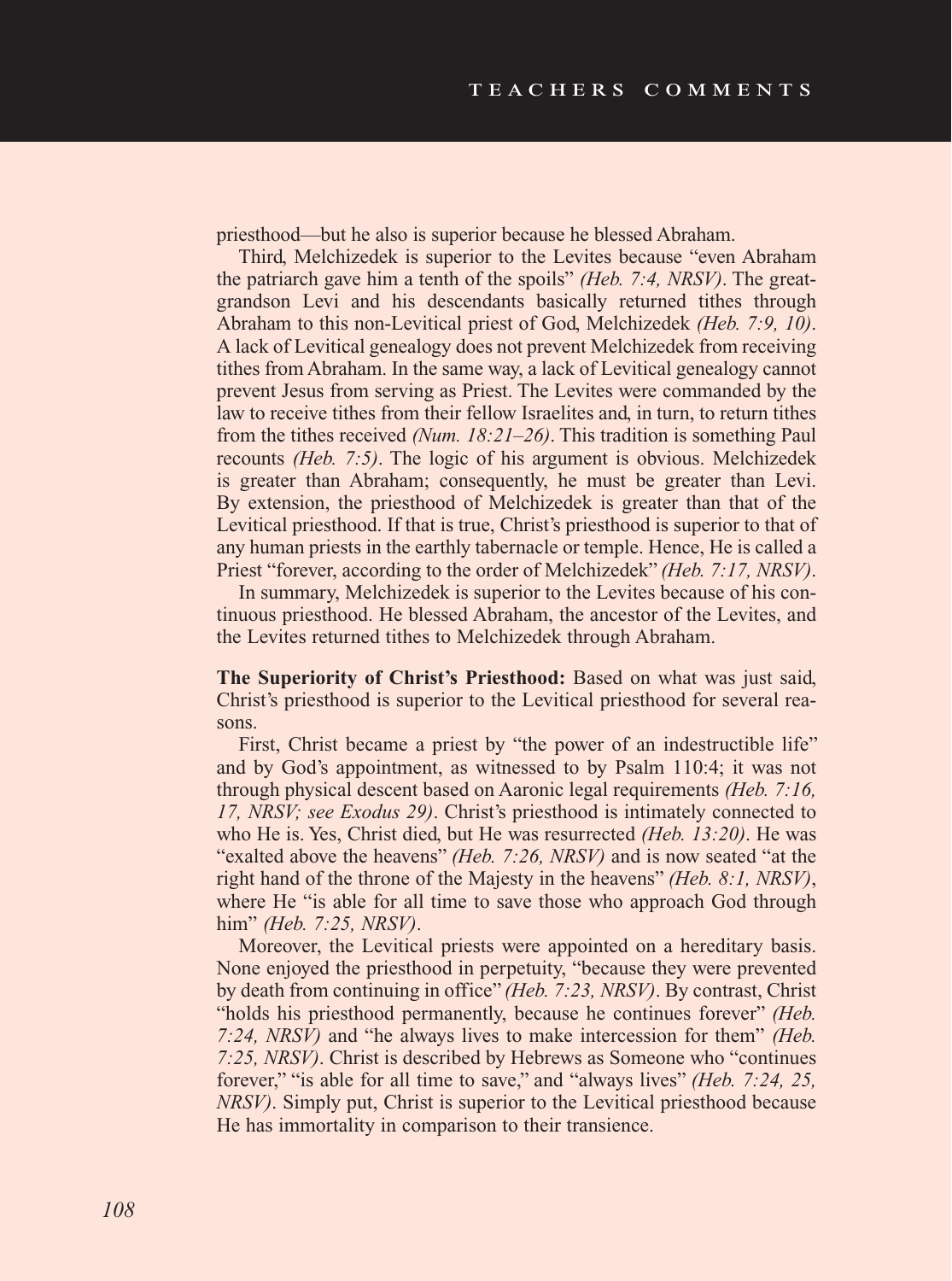Second, Christ was confirmed as a priest by God through an oath: " 'The Lord has sworn and will not change his mind, "You are a priest forever" '" *(Heb. 7:21, NRSV)*. Oaths are solemn promises, often evoking a divine Witness. Because God could not swear by a greater divine power when He promised Abraham descendants, "he swore by himself, saying, 'I will surely bless you and multiply you' " *(Heb. 6:13, 14, NRSV)*. To the Exodus generation, God swore, " 'They will not enter my rest' " *(Heb. 3:11, NRSV)*. When God swears an oath, He will faithfully execute it. That is why Jesus has "become the guarantee of a better covenant" *(Heb. 7:22)*. The Levites, on the other hand, were inaugurated into the priesthood by divine command *(Exod. 28:1),* not by an oath. Thus, Christ is superior to them.

Finally, Christ is superior to the Levitical priesthood because He is morally perfect. The priests of Aaron's line sacrificed daily, although ultimately ineffectively *(Heb. 10:1–4)*. They offered sacrifice first for their own sins before they offered sacrifice for others. By contrast, Christ offered Himself as a sinless sacrifice once for all *(Heb. 7:27)*. Such a Priest is appropriate for us, for He is "holy, blameless, undefiled, separated from sinners, and exalted above the heavens" *(Heb. 7:26, NRSV)*. While these terms are virtually synonymous, they nonetheless have slightly different nuances. Christ was morally separated, innocent, and unstained by sin. Such attributes make Christ superior to the Aaronic line of priests *(see Acts 2:27, Heb. 4:15)*.

In summary, Christ is better than the Levites, because He is immortal, was confirmed by divine oath, and is morally perfect.

### *Part III: Life Application*

Think of how Christ is compared to Melchizedek in Hebrews 7. Melchizedek is thought of as both king of Salem and priest of the Most High God *(Heb. 7:1).*

- 1. Why do you think Melchizedek is portrayed as having a double role? Compare his duality of roles to that of Christ, who is, first, a Priest, according to the order of Melchizedek, but, second, a member of the royal tribe of Judah.
- 2. What is the tribe of Judah primarily associated with *(see Gen. 49:10)*? How does Christ fulfill both roles?
- 3. How would you view sin if every time you transgressed, it would cost you a lamb or a bull, depending on your social status (maybe a bike or a car in today's terms)?